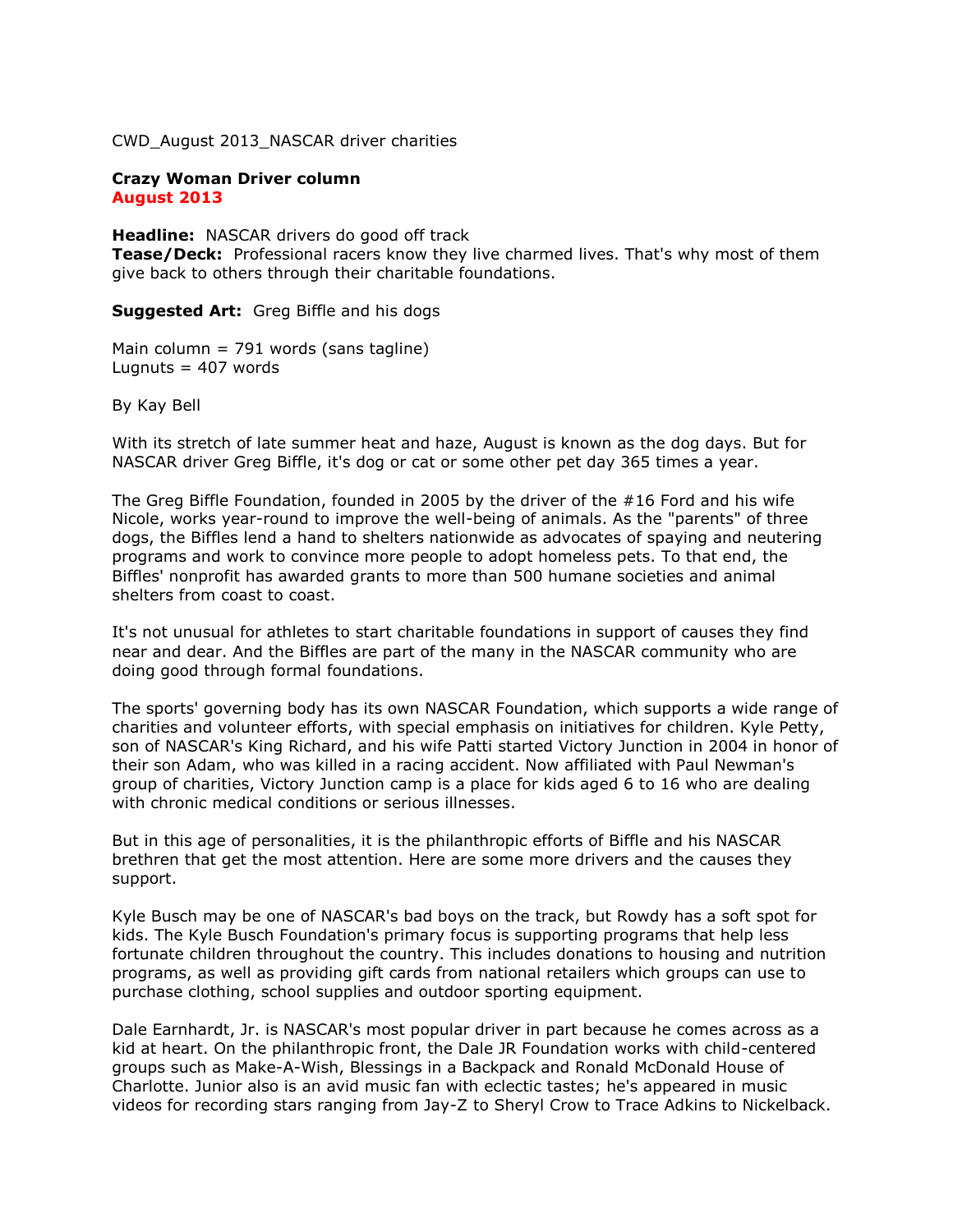So it's no surprise that Earnhardt's nonprofit also supports the VH1 Save the Music Foundation.

Jeff Gordon is now one of the sport's elder statesmen, but he stays young by spending time with the kids that are helped via the Jeff Gordon Children's Foundation. The four-time Sprint Cup series champion's charity focuses on patient assistance programs for pediatric cancer patients, awarding grants to groups that help patients and family members cope with diagnosis, treatment and the emotional and financial challenges they face. In 2005, Gordon took things a step further, partnering with Carolinas Medical Center-NorthEast to build the Jeff Gordon Children's Hospital in Concord, N.C., which opened its doors in December 2006.

Tony Stewart is as no-nonsense when it comes to charity work as he is behind the wheel. "There are so many organizations providing outstanding service and programs and my impulse is to help them all," Smoke writes on the mission statement web page of the Tony Stewart Foundation. "However, it has been necessary to focus our funding to those programs that most closely match my passions -- children, animals and fellow drivers in need of assistance." To entice his faithful fans to also donate, Stewart's foundation offers the membership group Lap Leaders, raffles, ride along contests and quarterly eBay auctions.

Juan Pablo Montoya has taken racing charity international. The Colombian NASCAR driver and his wife Connie Freydell-Montoya established Formula Smiles Foundation -- Fundación Formula Sonrisas in Spanish -- in their native country in 2004. With the tagline "using sports to build a better future," Montoya's charity seeks to increase opportunities for young people ages 6 to 17 who live in vulnerable areas of Columbia by educating them via sports participation.

The Jamie McMurray Foundation supports research, education and assistance for individuals and families afflicted with autism. The Denny Hamlin Foundation focuses on raising awareness of and funds for those afflicted with Cystic Fibrosis. And the Ryan Newman Foundation supports wide-ranging goals, including animal welfare, conservation projects and educational scholarships,

These are just a few of the philanthropic efforts associated with NASCAR. With all the drivers, crew chiefs and owners in the sport, you'll likely find a cause that you too want to support. Just spend some time searching online or social media sites and be sure to have your checkbook handy!

*Kay Bell is an Austin, Texas-based writer. When she's not yelling at her television during NASCAR races, she writes about financial topics and blogs about taxes at Don't Mess With Taxes [\(www.dontmesswithtaxes.typepad.com\)](http://www.dontmesswithtaxes.typepad.com/).*

## **LOOSE LUGNUTS**

**Castronevis, Franchitti dish F1:** I sure hope Helio Castronevis doesn't need a Formula 1 ride any time soon. In a recent interview with Forbes online magazine, the IndyCar champion totally dissed the other open-wheel series and most of its drivers. The voluble Brazilian declared that politics is F1's biggest problem, comparing it to personality driven Hollywood. He also characterized most F1 drivers as prima donnas, saying he only respects a handful of current and past drivers. Helio's Indy colleague Dario Franchitti was part of the same interview, but the Scot was more circumspect. Aside from noting that Mark Webber is "my boy," Dario only offered that F1 needs U.S. fans more than Americans need it. So Dario